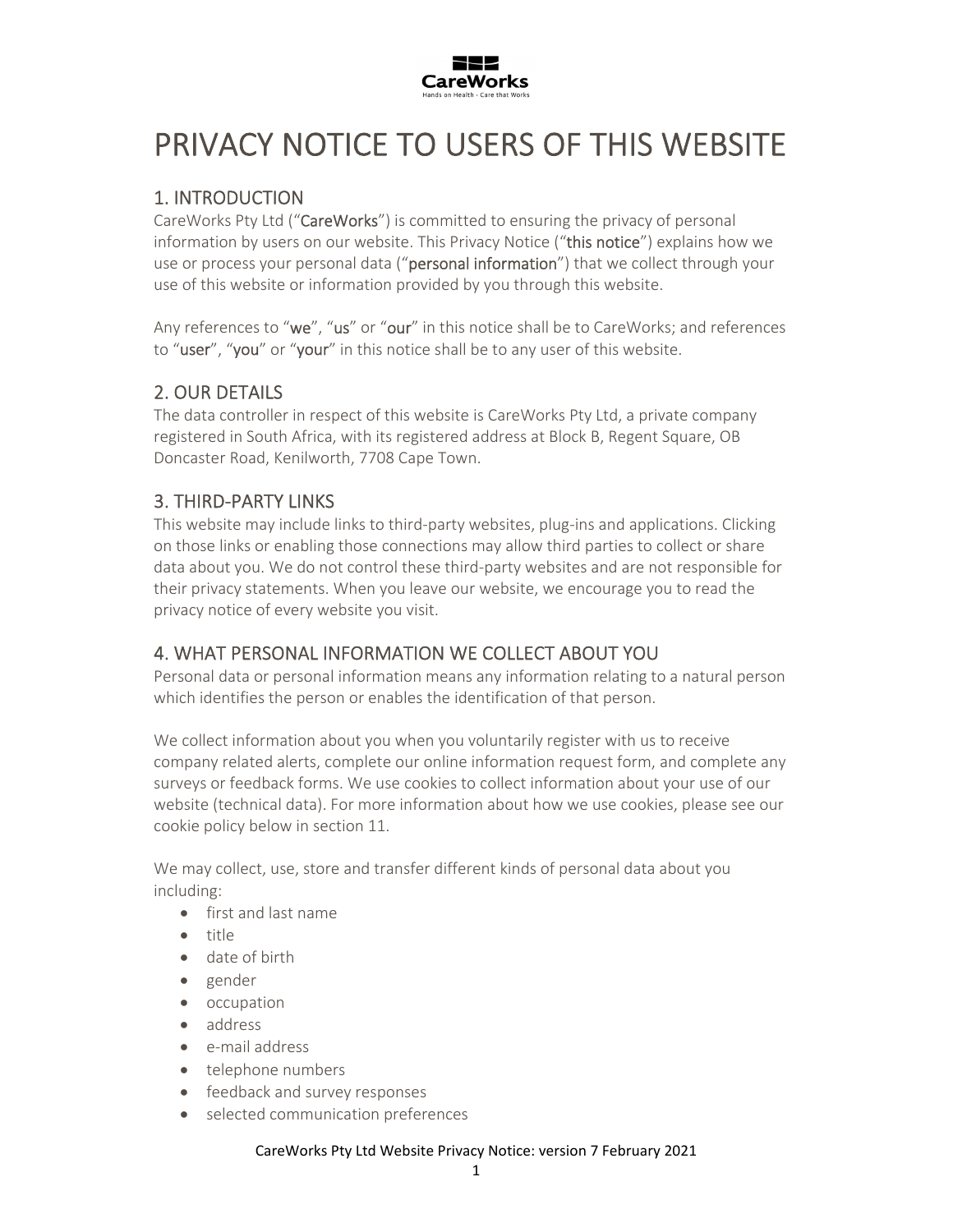

We may also collect, use and share aggregated data such as statistical or demographic data for any purpose. Aggregated data may be derived from your personal information but is not considered personal information in law as this information does not, directly or indirectly, reveal your identity. For example, we may aggregate your usage data to calculate the percentage of users accessing a specific website feature. However, if we combine or connect aggregated data with your personal information so that it can, directly or indirectly, identify you, we treat the combined data as personal information which will be used in accordance with this notice.

We do not collect any information about criminal convictions and offences. This website is not intended for children, and we do not knowingly collect data relating to children.

## 5. HOW WE COLLECT YOUR PERSONAL INFORMATION

We use different methods to collect personal information from and about you, including through:

- Direct interactions: You may provide certain personal information (such as your name, address, telephone and e‐mail address) by filling in forms or by corresponding with us by post, phone, e‐mail or otherwise. This includes personal data you provide when you register for e‐mail alerts on this website; request information to be sent to you; complete and submit a survey; or provide feedback to us.
- Automated technologies or interactions: As you interact with our website, we may automatically collect technical data about your equipment, browsing actions and patterns. We collect this by using cookies. Please see our cookie policy in section 11 below for further details. Through analytics, we use anonymised aggregated data such as statistical or demographic data.
- Third parties: We may receive personal data about you or aggregated technical data from external services providers contracted by CareWorks.

## 6. PURPOSES FOR WHICH WE USE YOUR PERSONAL INFORMATION

As summarised below, we only use your personal information to pursue our legitimate interests (or those of a third party), and your interests and fundamental rights do not override those interests; to comply with a legal obligation; for any other purpose that you have agreed with us; or otherwise permitted by law.

| Purpose                                                                                                                                                                                                                                                                  | Lawful basis for processing                                    |
|--------------------------------------------------------------------------------------------------------------------------------------------------------------------------------------------------------------------------------------------------------------------------|----------------------------------------------------------------|
| To communicate with you in accordance<br>with your selected preference, such as<br>registering you for alerts; communicating<br>alerts, surveys, financial and other<br>information relating to the Company with<br>you; responding to an information request<br>by you. | To communicate with you in accordance<br>with your preference. |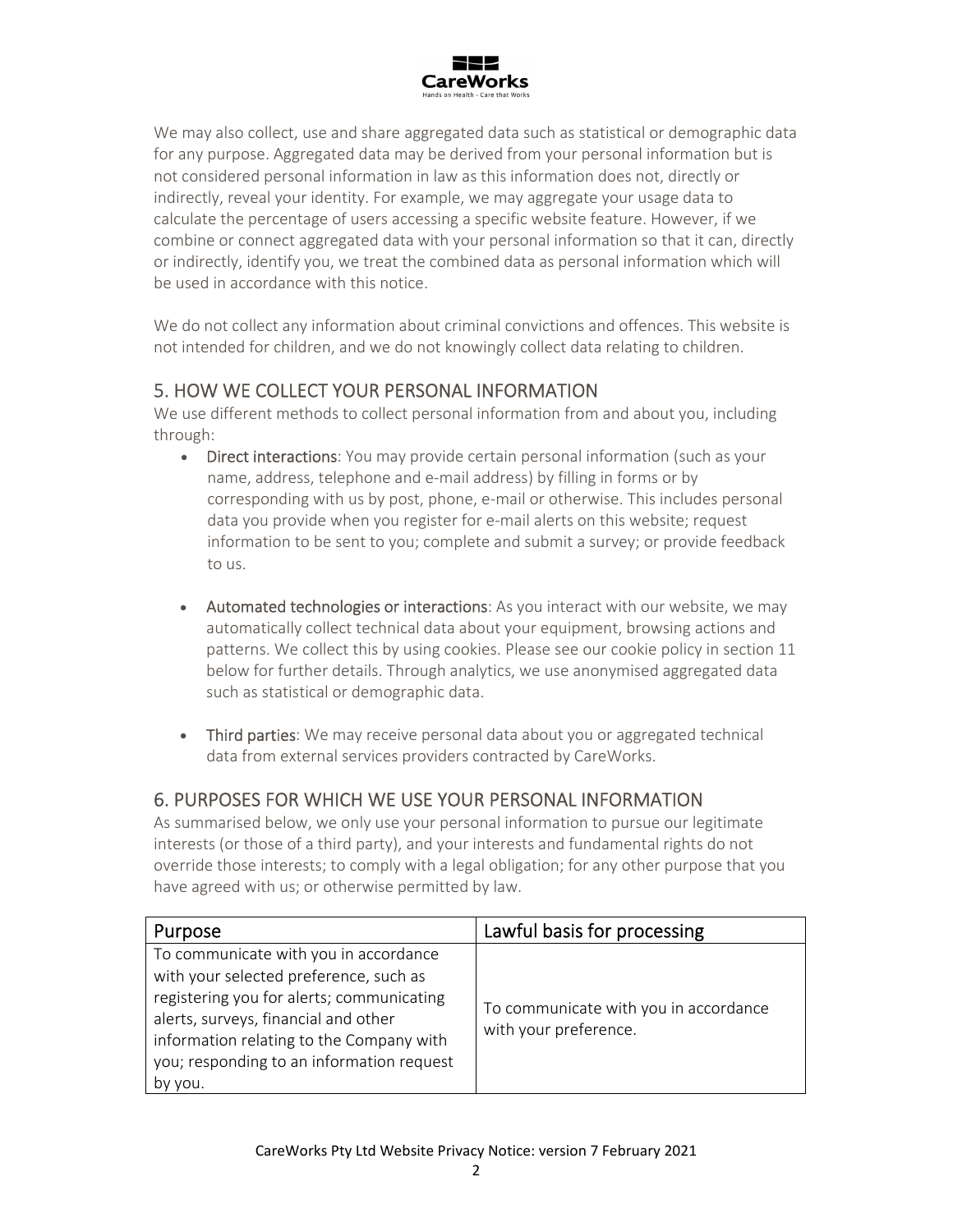

| To manage our relationship with you, which<br>may include: notifying you about changes to<br>our terms or privacy policy; asking you to<br>take a survey or provide feedback.                                                                                                                         | Performance of a contract with you.<br>Necessary to comply with a legal obligation.<br>Necessary for our legitimate interests (to<br>keep our records updated and to study how<br>customers use our products/services).                                                                                             |
|-------------------------------------------------------------------------------------------------------------------------------------------------------------------------------------------------------------------------------------------------------------------------------------------------------|---------------------------------------------------------------------------------------------------------------------------------------------------------------------------------------------------------------------------------------------------------------------------------------------------------------------|
| To administer and protect our business and<br>this website (including troubleshooting,<br>data analysis, testing, system maintenance,<br>support, reporting and hosting of data,<br>compliance with legal or regulatory<br>obligations and establishing, exercising or<br>defending our legal rights) | Necessary for our legitimate interests (for<br>running our business, provision of<br>administration and IT services, network<br>security, to prevent fraud and in the context<br>of a business reorganisation or group<br>restructuring exercise).<br>Necessary to comply with a legal obligation.                  |
| To deliver relevant website content to you<br>and measure or understand the<br>effectiveness of the information we present.<br>To use data analytics to improve our<br>website, products/services, marketing,<br>customer relationships and experiences.                                              | Necessary for our legitimate interests (to<br>study how visitors use our website, to<br>develop them, to grow our business and to<br>inform our communication strategy).<br>Necessary for our legitimate interests (to<br>define types of visitors to our website and<br>to keep our website updated and relevant). |

## Marketing and advertising

We do not use your personal information for marketing or advertising purposes. We strive to provide you with choices regarding certain personal data uses, particularly around marketing and advertising.

## Change of purpose

We will only use your personal information for the purposes for which we collected it, unless we reasonably consider that we need to use it for another reason and that reason is compatible with the original purpose. If we need to use your personal information for an unrelated purpose, we will notify you and we will explain the legal basis which allows us to do so.

Please note that we may process your personal information without your knowledge or consent, in compliance with the above rules, where this is required or permitted by law.

## 7. WHO WE SHARE YOUR PERSONAL INFORMATION

We may have to share your personal data with the persons set out below for the purposes set out in section 6 above. We require all such persons to respect the security of your personal information and to treat it in accordance with applicable law.

## Agents or service providers

As set out in section 5 above, we outsource the processing of certain functions and/or information to third parties. When we do outsource the processing of your personal information to third parties or provide your personal information to third‐party service providers, we oblige those third parties to protect your personal information with appropriate security measures in accordance with our standards and applicable law.

#### CareWorks Pty Ltd Website Privacy Notice: version 7 February 2021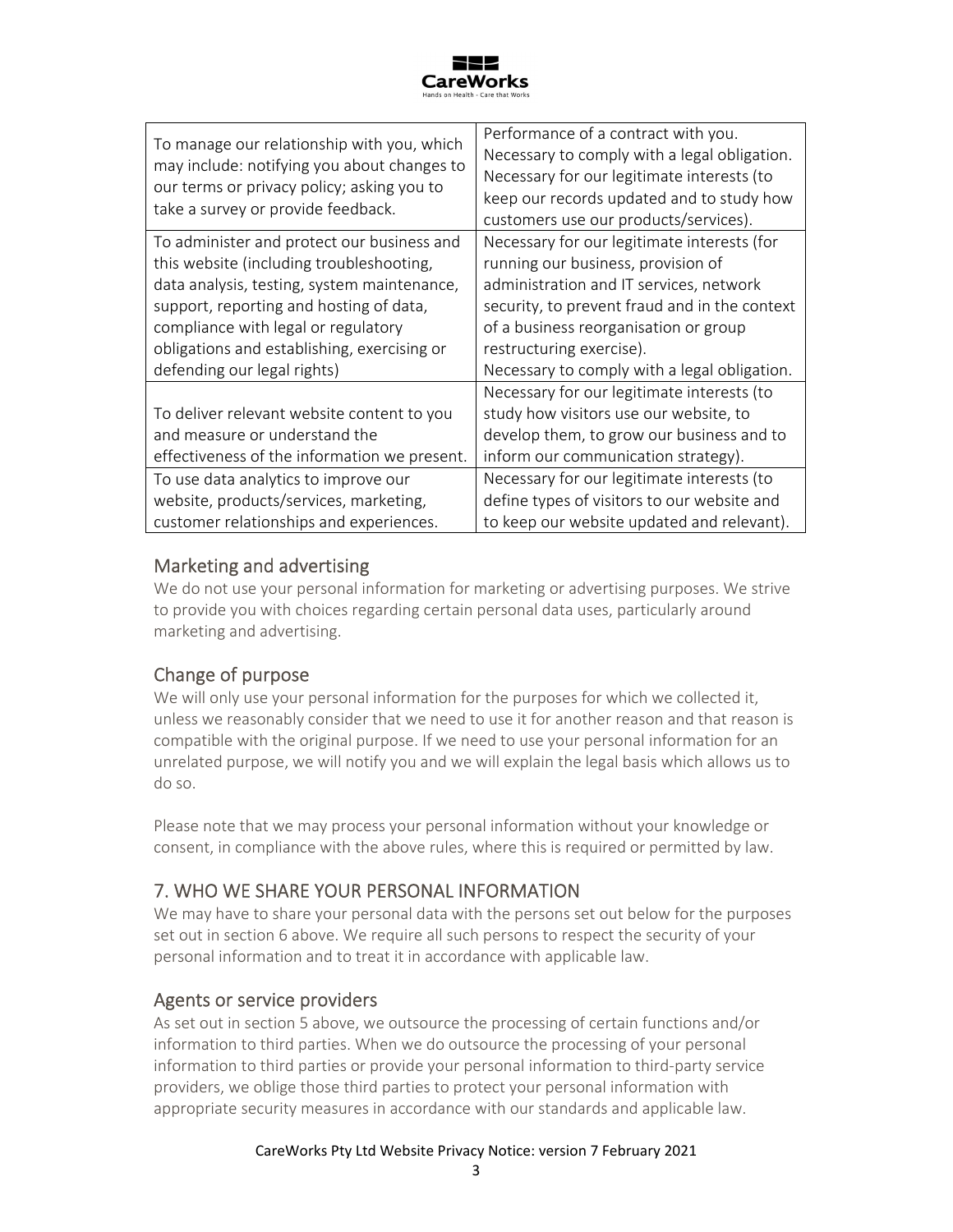

## Business transfers

Third parties to whom we may choose to sell, transfer, or merge parts of our business or our assets. Alternatively, we may seek to acquire other businesses or merge with them. If a change happens to our business, then the new owners may use your personal information in the same way as set out in this privacy notice.

#### Legal requirements

We reserve the right to disclose any personal information we have concerning you if we are compelled to do so by a court of law, requested to do so by a governmental entity, or if we determine it is necessary or desirable to comply with the law or to protect or defend our rights or property in accordance with applicable laws. We also reserve the right to retain personal information collected and to process such personal information to comply with accounting, tax rules, regulations and any specific record retention laws.

We require all third parties to respect the security of your personal information and to treat it in accordance with the law. We do not allow our third‐party service providers to use your personal information for their own purposes and only permit them to process your personal information for specified purposes and in accordance with our instructions.

## 8. YOUR RIGHTS IN RELATION TO OUR USE OF YOUR PERSONAL INFORMATION

Subject to certain exceptions, you have rights under relevant data protection law in relation to our use of your personal information, including to:

- request access to your personal information held by us, together with an explanation of the categories of personal information being processed, the purposes of such processing, and the categories of third parties to whom the personal information may be disclosed;
- request a correction of your personal information if it is inaccurate or incomplete;
- request restriction of processing or object to certain uses of your personal information (which includes direct marketing, and processing based on legitimate interests or the performance of a task in the public interest/exercise of official authority (including profiling) and processing for purposes of scientific or historical research and statistics) on grounds relating to your particular situation;
- request the erasure of your personal information, or restrict its use, in certain circumstances (for example you can request that we erase your personal information where the personal information is no longer necessary for the purpose for which it was collected (unless certain exceptions apply); and
- withdraw any consents you have provided in respect of our use of your personal information.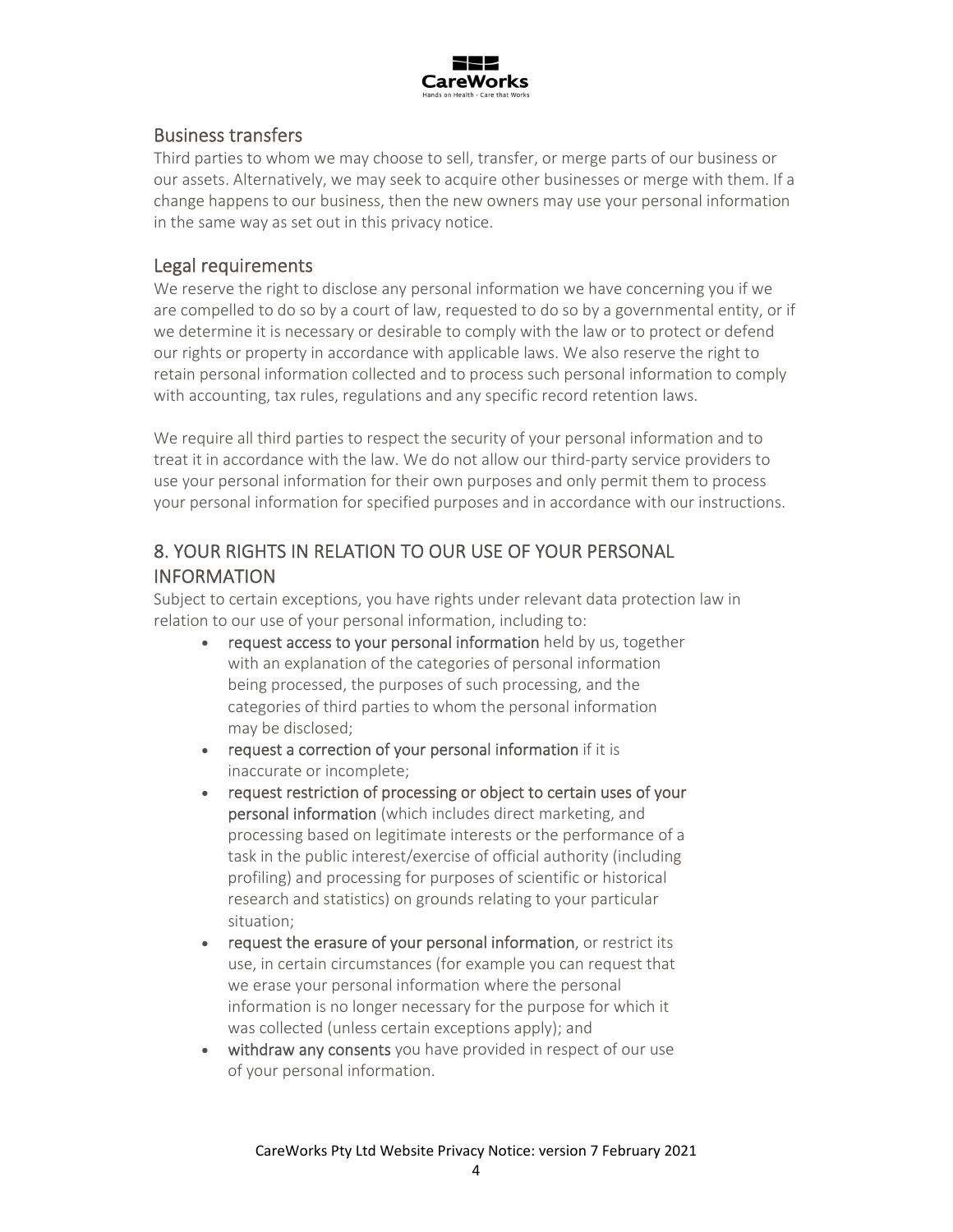

If you have any questions about these rights, or you would like to exercise any of them, please contact our Information Officer by sending an e-mail to info@careworks.co.za or write to us at CareWorks, Block B, Regent Square, OB Doncaster Road, Kenilworth, 7708 Cape Town.

If you believe we process your personal information contrary to this Privacy Policy or in contravention of the law, please contact the Information Officer immediately. You may also lay a complaint with the Information Regulator once the Protection of Personal Information Act (Act 4 of 2013) has been implemented.

We may need to request specific information from you to help us confirm your identity and ensure your right to access your personal information (or to exercise any of your other rights). This is a security measure to ensure that personal information is not disclosed to any person who has no right to receive it. We may also contact you to ask you for further information in relation to your request to speed up our response.

We endeavour to respond to all legitimate requests within one month. Occasionally it may take us longer than a month if your request is particularly complex or you have made a number of requests. In this case, we will notify you and keep you updated.

You will not have to pay a fee to access your personal information (or to exercise any of the other rights). However, we may charge a reasonable fee if your request is clearly unfounded, repetitive or excessive. Alternatively, we may refuse to comply with your request in these circumstances.

## 9. HOW LONG WE KEEP YOUR PERSONAL INFORMATION

We will only retain your personal information for as long as necessary to fulfil the purposes we collected it for, or as permitted by law.

To determine the appropriate retention period for personal data, we consider the amount, nature and sensitivity of the personal information, the potential risk of harm from unauthorised use or disclosure of your personal information, the purposes for which we process your personal information and whether we can achieve those purposes through other means, and the applicable legal requirements.

## 10. HOW WE SECURE YOUR PERSONAL INFORMATION

Your personal information shall be treated as confidential and collected, processed and stored by CareWorks and our service providers in a manner that ensures appropriate security thereof, including protection against unauthorised or unlawful processing and against accidental loss, destruction or damage, using appropriate technical or organisational measures, which include:

- identity and access management;
- infrastructure and operations security;
- vulnerability management;
- business continuity planning;
- disaster recovery planning; and
- security awareness.

#### CareWorks Pty Ltd Website Privacy Notice: version 7 February 2021